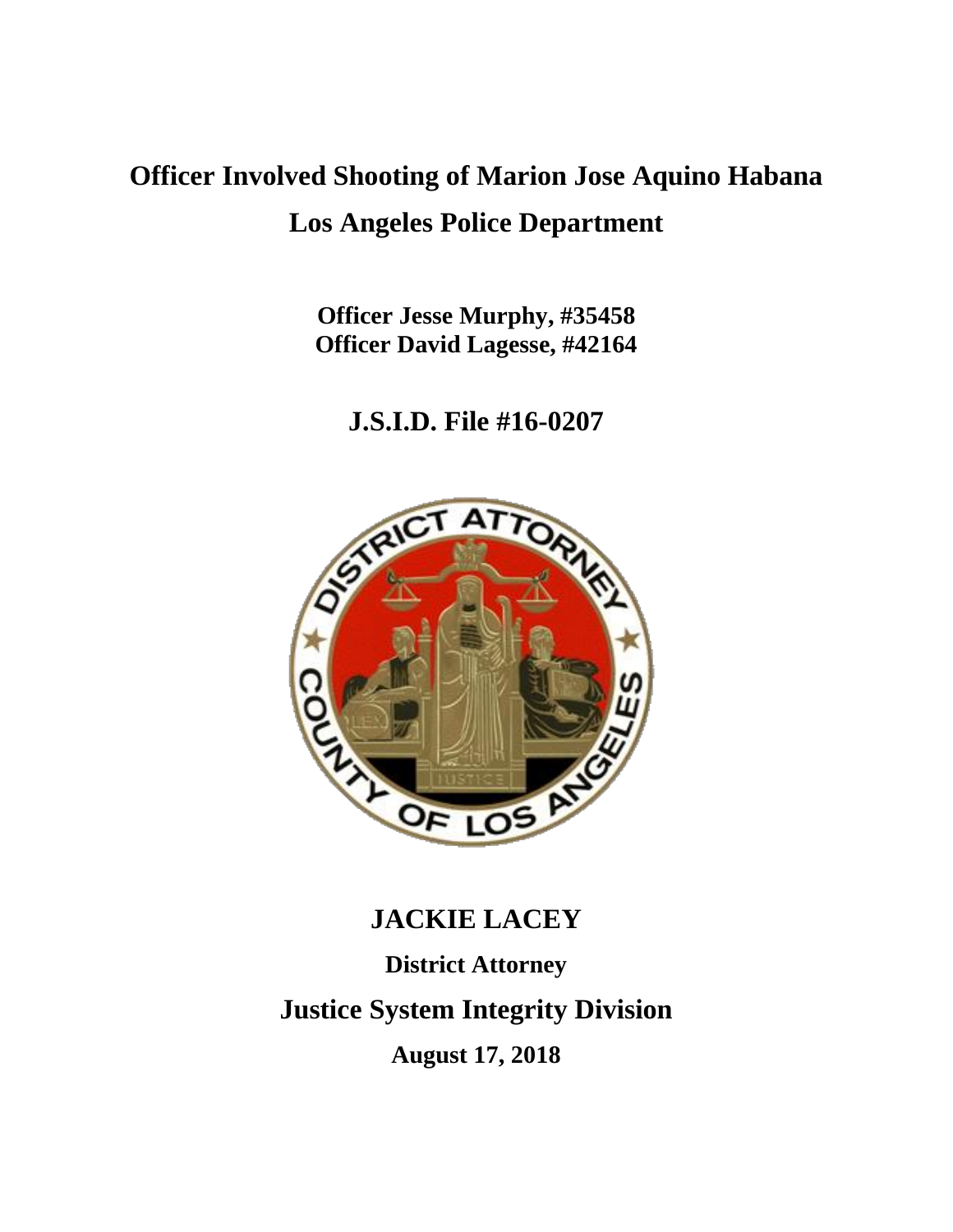### **MEMORANDUM**

TO: **COMMANDER ALAN HAMILTON** Los Angeles Police Department Force Investigation Division 100 West First Street, Suite 431 Los Angeles, California 90012 FROM: **JUSTICE SYSTEM INTEGRITY DIVISION** Los Angeles County District Attorney's Office SUBJECT: Officer Involved Shooting of Marion Jose Aquino Habana J.S.I.D. File #16-0207 F.I.D. File #F027-16 DATE: August 17, 2018

The Justice System Integrity Division of the Los Angeles County District Attorney's Office has completed its review of the April 30, 2016, fatal shooting of Marion Jose Aquino Habana by Los Angeles Police Department (LAPD) Officers Jesse Murphy and David Lagesse. It is our conclusion that Officer Murphy acted in lawful self-defense and Officer Lagesse acted in lawful defense of Officer Murphy.

The District Attorney's Command Center was notified of the shooting on April 30, 2016, at 10:58 p.m. The District Attorney Response Team (DART) responded and was given a briefing and a walk-through of the scene.

The following analysis is based upon investigative reports, analyzed evidence reports, bodyworn videos (BWV), photographs, diagrams, and witness statements taken during the investigation by LAPD, and submitted to this office by Detective Kenneth Sanchez. The compelled statements of Officers Murphy and Lagesse, if they exist, were not considered in this analysis.

# **FACTUAL ANALYSIS**

On April 30, 2016, at 9:34 p.m., Orlando V called 9-1-1 to report that his nephew Marion Jose Aquino Habana was assaulting his girlfriend, Charlene S., in the locked bedroom of his residence.<sup>1</sup> LAPD Officers Jesse Murphy and David Lagesse, both in full uniform, were assigned the "battery/domestic violence in progress" radio call, and responded code three and activated their BWV.<sup>2</sup> Murphy and Lagesse arrived at 9:44 p.m., and were met outside the

<sup>&</sup>lt;sup>1</sup> V resided with his wife and their son in the City of Los Angeles. In February 2016, Habana moved from the Philippines into V  $\blacksquare$ 's residence. Neither V  $\blacksquare$ 's wife, nor his son, were present at the residence during the incident.

<sup>2</sup> BWV is defined as body-worn video.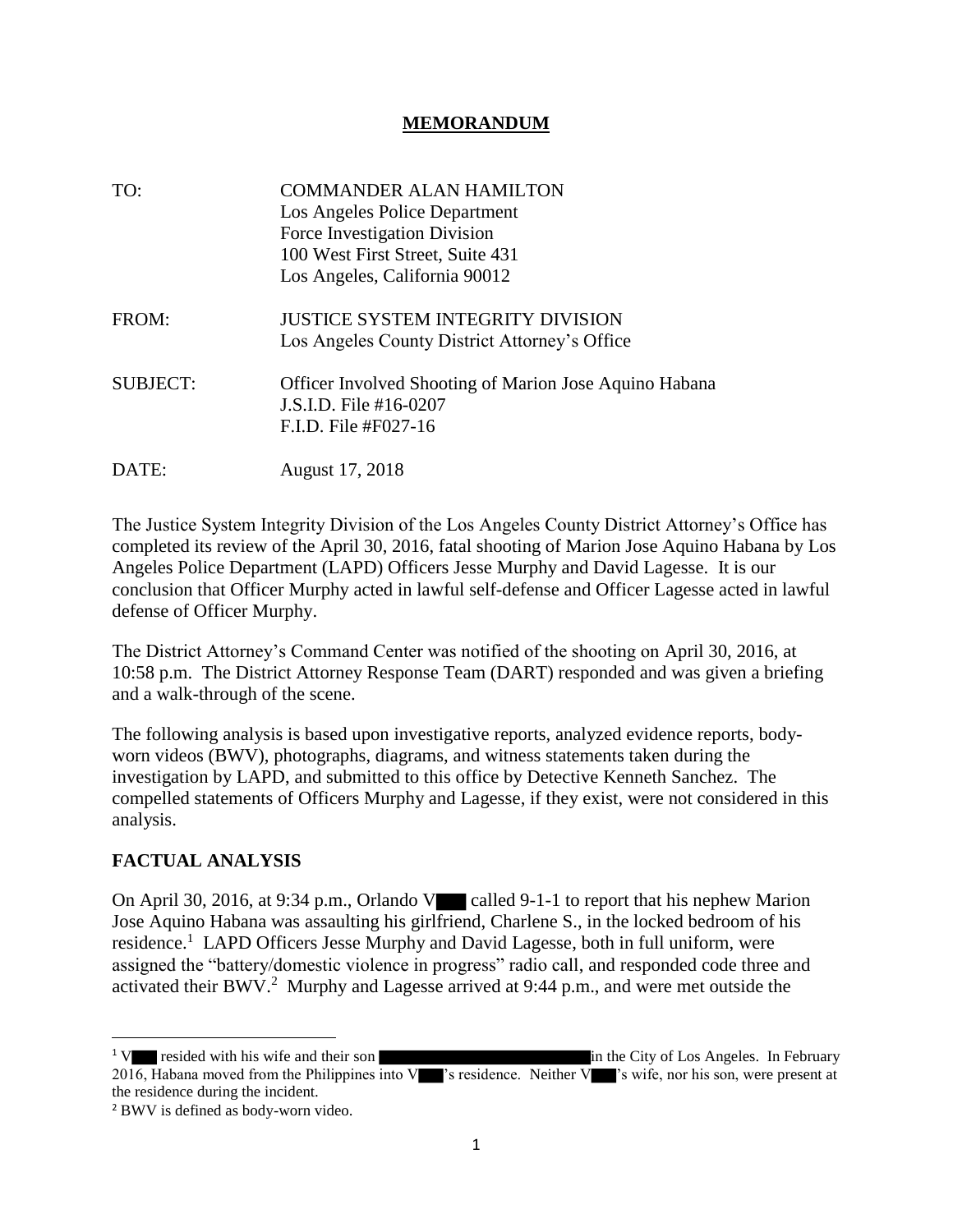apartment complex by  $V$ . He informed the two officers that although it had become quiet, V was unable to open Habana's door.

Murphy and Lagesse followed  $V$  to his residence.<sup>3</sup> Once inside the residence, Murphy ascended a narrow flight of stairs consisting of approximately eight steps which led to a small landing. Against one wall of the landing were three statues on top of a small wooden table. Murphy turned to his right and continued up another three steps to the second floor of the residence. He was followed by Lagesse and V . As Murphy reached the top of the stairs, he discovered Charlene S. in the first room on the left side of the hallway (Habana's bedroom). She was lying on the floor bleeding from her face and intermittently moaning, coughing, and screaming. Charlene S. reached an arm out toward the officers, and Lagesse entered the room to radio for an ambulance.

In the meantime, V indicated to Murphy that Habana was possibly in the bathroom next to his bedroom (further down the hallway on the left side). Murphy knocked and opened the bathroom door, but Habana was not there. Directly across from the bathroom on the right side of the hallway was a closed door to the master bedroom. Murphy opened this door and announced, "Police." As he illuminated the room with his flashlight and announced himself again, the last door at the end of the hallway began to open and Habana was standing behind the partiallyopened door.

Murphy instructed Habana, "Hey, let me see your hands, man." As Murphy began to repeat the command, he drew his weapon and quickly backed up toward the stairs. Still inside Habana's bedroom, Lagesse turned his attention from Charlene S. toward the hallway and he began walking to the door. At this point, Habana ran toward Murphy with both hands raised at shoulder level and bent at the elbows. In each hand, Habana was holding a large kitchen knife pointed at Murphy. He moved rapidly past Lagesse, as Murphy continued to quickly back up through the hallway and down the stairs to the small landing next to the statues.<sup>4</sup>



View of Habana and Murphy from Lagesse's BWV

<sup>&</sup>lt;sup>3</sup> The following narrative is corroborated by Murphy and Lagesse's BWVs.

<sup>4</sup> The statues broke as Murphy crashed into them.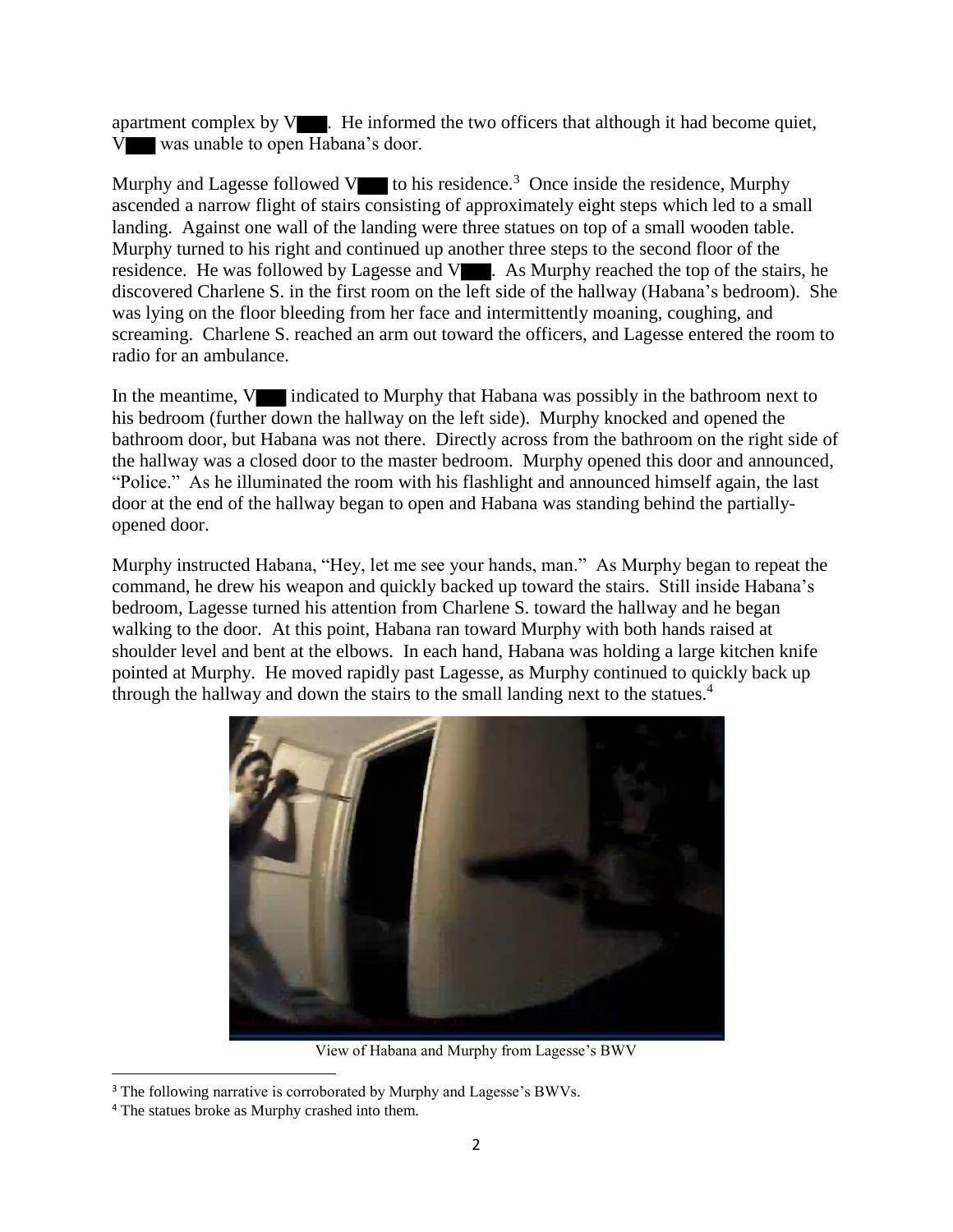Lagesse drew his weapon and both officers simultaneously fired their weapons at Habana.<sup>5</sup> V , who was standing behind Murphy, ran downstairs. Habana fell face down on his knees at the top of the stairs, facing Murphy. Approximately four seconds elapsed from the time Habana opened the door and started running toward Murphy, and approximately three seconds elapsed before Murphy crashed into the statues on the landing and both officers fired at Habana.

Habana's hands, which were raised in front of him and above his head, continued to move, and he appeared to still be holding at least one of the two knives. Both Murphy and Lagesse ordered Habana to put the knife down a total of four times before Murphy fired an additional round at him.<sup>6</sup> Habana ceased his movements and, as Lagesse kept his weapon trained on Habana, Murphy ascended the stairs and kicked the two knives onto the small landing. Habana had been armed with two "Miracle Blade III" kitchen knives – one with a 7.5-inch serrated blade, and the other with a 9.5-inch serrated blade.



Small landing next to statues where Murphy ended up and later kicked the knives

Lagesse holstered his weapon and handcuffed Habana's hands behind his back while Murphy, with his weapon trained on Habana, radioed for an ambulance.<sup>7</sup> After this occurred, Murphy holstered his weapon, and Lagesse returned to check on Charlene S's welfare. She was sitting on

<sup>5</sup> Before unholstering his weapon, Lagesse, who had been holding a flashlight in his right hand, moved it to his left hand.

<sup>6</sup> Murphy was armed with his department-authorized Glock Model 21, .45 caliber semiautomatic pistol, with a maximum capacity of 13 rounds in the magazine and one in the chamber for a total of 14 rounds. The pistol was recovered with 10 live rounds in the magazine and one in the chamber. Murphy fired three rounds during the incident. Lagesse was armed with his department-authorized Smith and Wesson Model M&P9, 9mm semiautomatic pistol, with a maximum capacity of 17 rounds in the magazine and one in the chamber for a total of 18 rounds. The pistol was recovered with 16 live rounds in the magazine and one in the chamber. Lagesse fired one round during the incident.

<sup>7</sup> When the Los Angeles City Fire Department arrived to assess Habana, he was unresponsive and death was pronounced. The Los Angeles County Coroner's Office later determined the cause of death to be multiple gunshot wounds. A toxicology report detected the presence of methamphetamine in Habana's blood.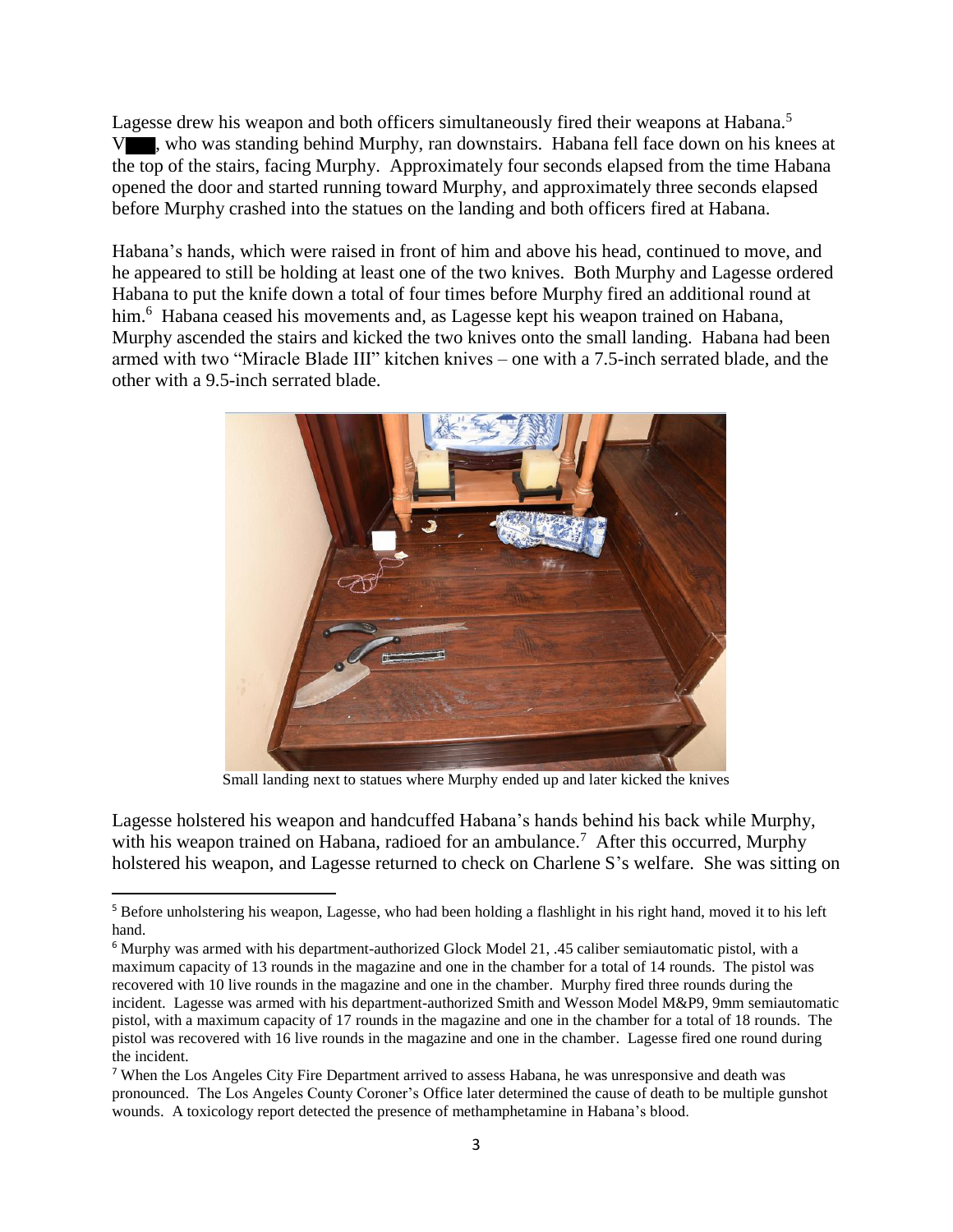the floor and repeatedly mumbling pleas for help. Charlene S. appeared to be in pain and disoriented with a bloodied, swollen face and a white charging cable as well as a black charging cable dangling from her neck and shoulders. As she reached out a hand toward Lagesse, he clasped it with his own hand and assured her that an ambulance was on the way. Lagesse stayed with Charlene S. until he was relieved by another officer.<sup>8</sup>

# **Charlene S.**

Charlene S. agreed to visit Habana for a week because his mother had called her to report that Habana was "not okay," depressed, refusing to eat, drink, or talk to anyone because he felt that Charlene S. was going to break up with him.<sup>9</sup> She arrived on April 29, 2016, and stayed with Habana at his residence. Charlene S. advised him to eat and take his medication.<sup>10</sup> The two had been watching television in Habana's bedroom when she went to use the bathroom. After she returned, Habana told Charlene S. in Tagalog, "You're pushing me to trouble." He held her head and twisted it multiple times before pushing her on the floor and choking her with both hands. Charlene S. yelled at him to stop and kicked him before passing out.<sup>11</sup>

When she regained consciousness, Charlene S. continued to struggle with Habana. During the assault, she also called out to  $V$  for help and could hear him telling Habana to open the door. Habana responded by smiling, wrapping a cord around Charlene S's neck, and causing her to lose consciousness again.<sup>12</sup> Charlene S. told investigators that Habana had slapped, pushed, and choked her in the past. This time she felt that he was going to kill her.

Charlene S. next recalled waking up in Habana's room and calling for  $V$  to help her. The police were beside her inquiring as to her welfare and assuring her that she was going to be okay. Near the time Charlene S. regained consciousness, she also heard gunshots, but did not know what was happening. She eventually saw that Habana was lying next to the door of his room in handcuffs.

# **Yolanda V**

 $\overline{\phantom{a}}$ 

V 's wife, Yolanda V , told investigators that in the days prior to Charlene S's arrival, Habana had not been eating or drinking, and was starting to hallucinate. He told family members that somebody was going to kill him. On the night of the 29th, when they picked up Charlene S. at the airport and returned home to eat and sleep, Habana paced up and down the stairs until the

<sup>8</sup> Charlene S. was transported to Mission Community Hospital for her injuries.

<sup>9</sup> Charlene S. told investigators that Habana was on medication to "keep him calm," and that in the Philippines, he had been placed in a facility twice for cutting his throat and other mental issues. She stated that there were problems with him when he took illegal drugs.

<sup>&</sup>lt;sup>10</sup> Investigators located Lamotrigine tablets at Habana's residence along with a prescription to Habana for the drug; it had been prescribed by a doctor in the Philippines. Among its uses, Lamotrigine controls seizures as well as prevents extreme mood swings associated with bipolar disorder. Found in Habana's room was a clinical evaluation dated February 4, 2014, which referenced a .

<sup>&</sup>lt;sup>11</sup> Photographs later taken of Charlene S. depicted signs of being choked, i.e., bruising and strangulation marks around her neck and hemorrhaging in both of her eyes.

<sup>&</sup>lt;sup>12</sup> During the incident, Charlene S. did not see him with any knives.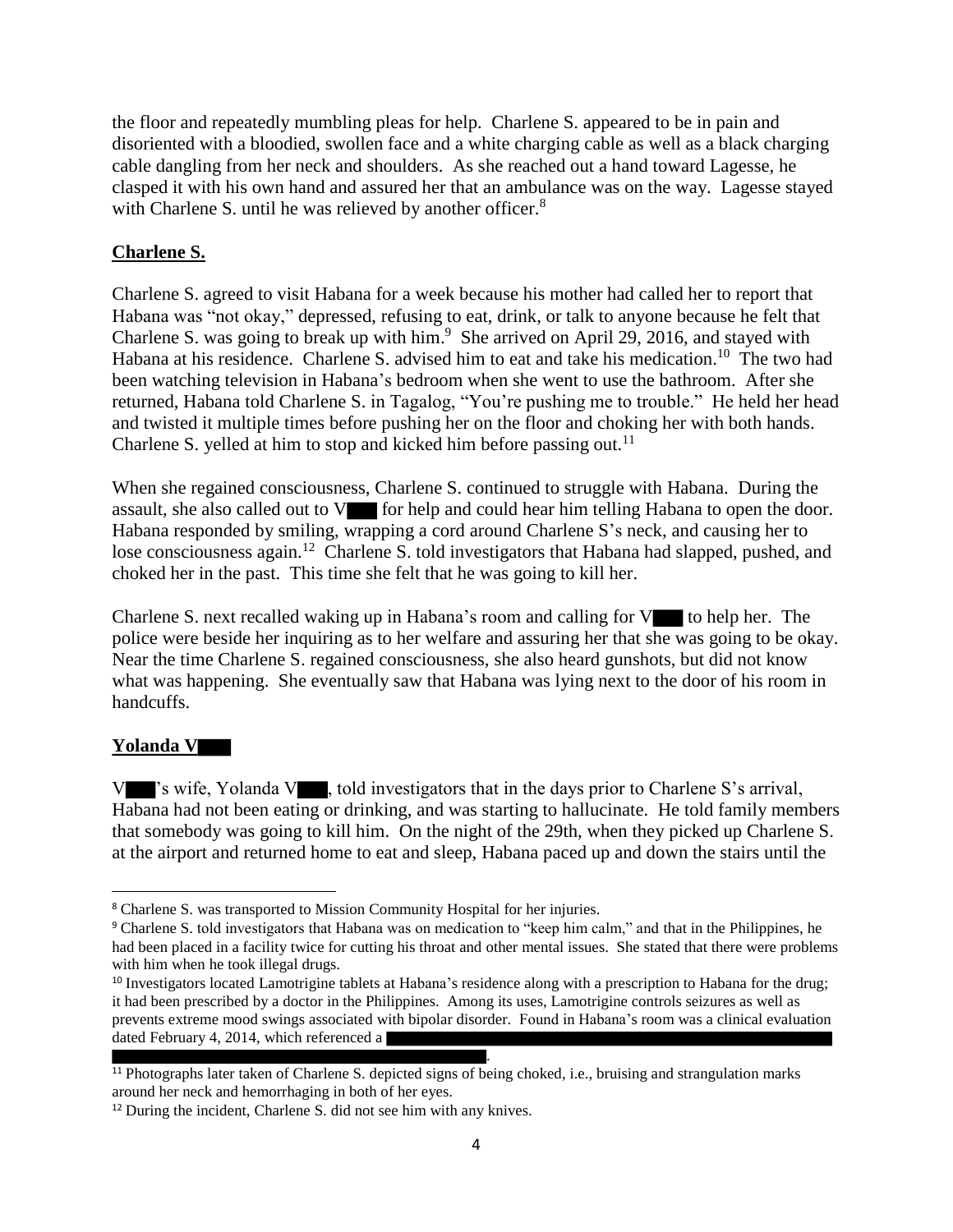early morning hours. By the time Yolanda left for work on the afternoon of the 30th, however, Habana was eating and agreed to take his medication.

### **Orlando V**

V had been watching television on the first floor when he heard loud arguing and a banging noise in Habana's bedroom. V went to the room and could hear Charlene S. saying loudly, "Ron, stop! Stop! Stop!"<sup>13</sup> The bedroom was locked and  $V$  shouted, "Ron, open the door!" Open the door! Open this door!" V kicked the door but was unable to gain access, or obtain any response from Habana. Thereafter,  $V$  called both 9-1-1 and Habana's mother, Shirley H<sub>14</sub>.<sup>14</sup> He told Shirley to come to the residence because he felt Habana would listen to her.

When the police arrived,  $V$  followed them to Habana's room wherein they discovered Charlene S. lying on the floor.  $V$  saw that her mouth was bloody as she called out to him for help. One of the officers called for an ambulance, while the other officer continued searching for Habana. Neither of the officers had their weapons drawn. Eventually, V believed that the officer conducting the search found Habana in the bedroom at the end of the hallway. He heard the officer address Habana with, "Hey you," and then tell him something.

V became scared and started to run downstairs. As he was halfway down the stairs, V told investigators he heard an officer say "Drop the knife! Drop the knife!" Thereafter, he heard approximately three gunshots.<sup>15</sup> V did not see Habana or witness the shooting, and he "[did not] really know what happened." After V ran downstairs, he could not hear anything else and went outside to meet Shirley.

# **LEGAL ANALYSIS**

 $\overline{\phantom{a}}$ 

California law permits the use of deadly force in self-defense or in the defense of others if that person actually and reasonably believed that he or others were in imminent danger of great bodily injury or death. Penal Code § 197; *People v. Randle* (2005) 35 Cal.4th 987, 994 (overruled on another ground in *People v. Chun* (2009) 45 Cal.4th 1172, 1201); *People v. Humphrey* (1996) 13 Cal.4th 1073, 1082; *see also,* CALCRIM No. 505. In protecting himself or another, a person may use all the force which he believes reasonably necessary and which would appear to a reasonable person, in the same or similar circumstances, to be necessary to prevent the injury which appears to be imminent. CALCRIM No. 3470.

"The reasonableness of the particular force used must be judged from the perspective of a reasonable officer on the scene, rather than with the 20/20 vision of hindsight." *Graham v. Connor* (1989) 490 U.S. 386, 396. "The calculus of reasonableness must embody allowance for the fact that police are often forced to make split-second judgments—in circumstances that are

<sup>13</sup> Habana was called "Ron" by his family and Charlene S.

<sup>&</sup>lt;sup>14</sup> Shirley told police that her son had a history of mental illness, and in the days prior to the incident, had been experiencing hallucinations and believed that people were out to kill him.

<sup>&</sup>lt;sup>15</sup> In Murphy's BWV, V can be seen halfway down the stairs around the same time that the initial shots were fired by Murphy and Lagesse. Thereafter, the officers ordered Habana to drop the knife. After these commands, the final round was then fired by Murphy.